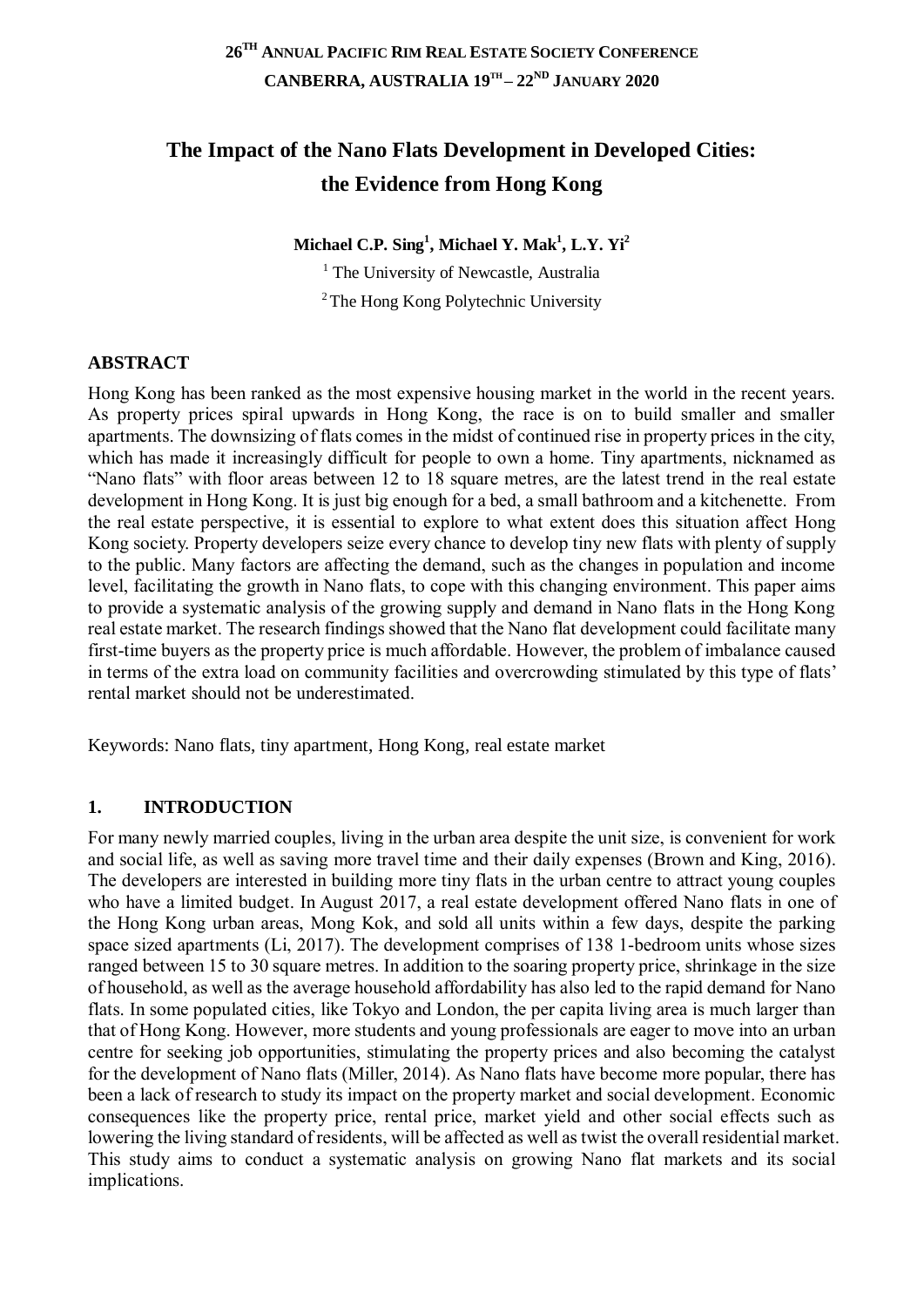# **2. REVIEW OF LITERATURE**

### **2.1 Definition of Nano flat**

Depending on the property market and also the property size, different terms such as studio and micro homes have been assigned to describe the tiny apartments in many international cities. The definition of this kind of micro-living apartment is listed in [Table 1.](#page-1-0)

| Term              | City           | Size (sqm) | <b>Descriptions</b>      |
|-------------------|----------------|------------|--------------------------|
| Nano flat         | Hong Kong      | 18         | Self-contained living    |
|                   |                |            | space                    |
| Studio            | Hong Kong, the | $20+$      | Self-contained living    |
|                   | UK, North      |            | space                    |
|                   | America        |            |                          |
| Micro home        | UK.            | $20 - 40$  | Maybe self-contained may |
|                   |                |            | encompass shared         |
|                   | North America  |            | amenities                |
| Compact living    | UK             |            | Self-contained living    |
|                   |                |            | space                    |
| <b>Tiny House</b> | UK, North      | 11         | Self-contained living    |
|                   | America,       |            | space                    |
|                   | Australia      |            |                          |

<span id="page-1-0"></span>Table 1 Summary of global definition in micro-living apartments

Source: (Jones Lang LaSalle, 2017)

# **2.2 DRIVING FACTORS ON THE GROWTH OF NANO FLATS IN HONG KONG**

### Growth in Small Households

The proportion of smaller households (i.e. one to three people) in Hong Kong has grown from about 60% in 2014 to 69.9% in 2019. Further, it is estimated to even reach about 75% in 2024. Furthermore, demographic factors such as the decrease in fertility rates, increase in unmarried rates and divorce rates, are also leading to the expansion of a small household's family (Planning Department, 2016).

### Housing affordability

Income level (or the living affordability) is another critical factor to affect the willingness to purchase a property or the amount to spend on buying a property (Suhaida et al., 2011). According to C&SD (2018), more than 80% of the family income is ranging from HK\$8,000 to HK\$34,999. Considering that a family would like to purchase a HK\$4 million property, with an 80% mortgage loan to be repaid in 25 years, with 3% interest rate, they have to repay at least HK\$15,175 per month. In other words, with not exceeding 60% of buyers' monthly income, bank requires buyer's minimum income level to be HK\$34,363.

According to Midland, (2018), the unit price of the property in the main district of Hong Kong is around HK\$17,000/sqm. Considering that the family income is HK\$34,000 and the mortgage ratio does not exceed 60%, the maximum property size they can afford should be calculated as  $HK4M/17,000 = 235$ sqm, that is around the size of the Nano flat.

• Favourable mortgage policy

Hong Kong citizens can enjoy a higher LTV (Loan-to-Value) ratio with a favourable policy of MIP (Mortgage Insurance Programme). In other words, buyers only need to pay 10% to 20% of the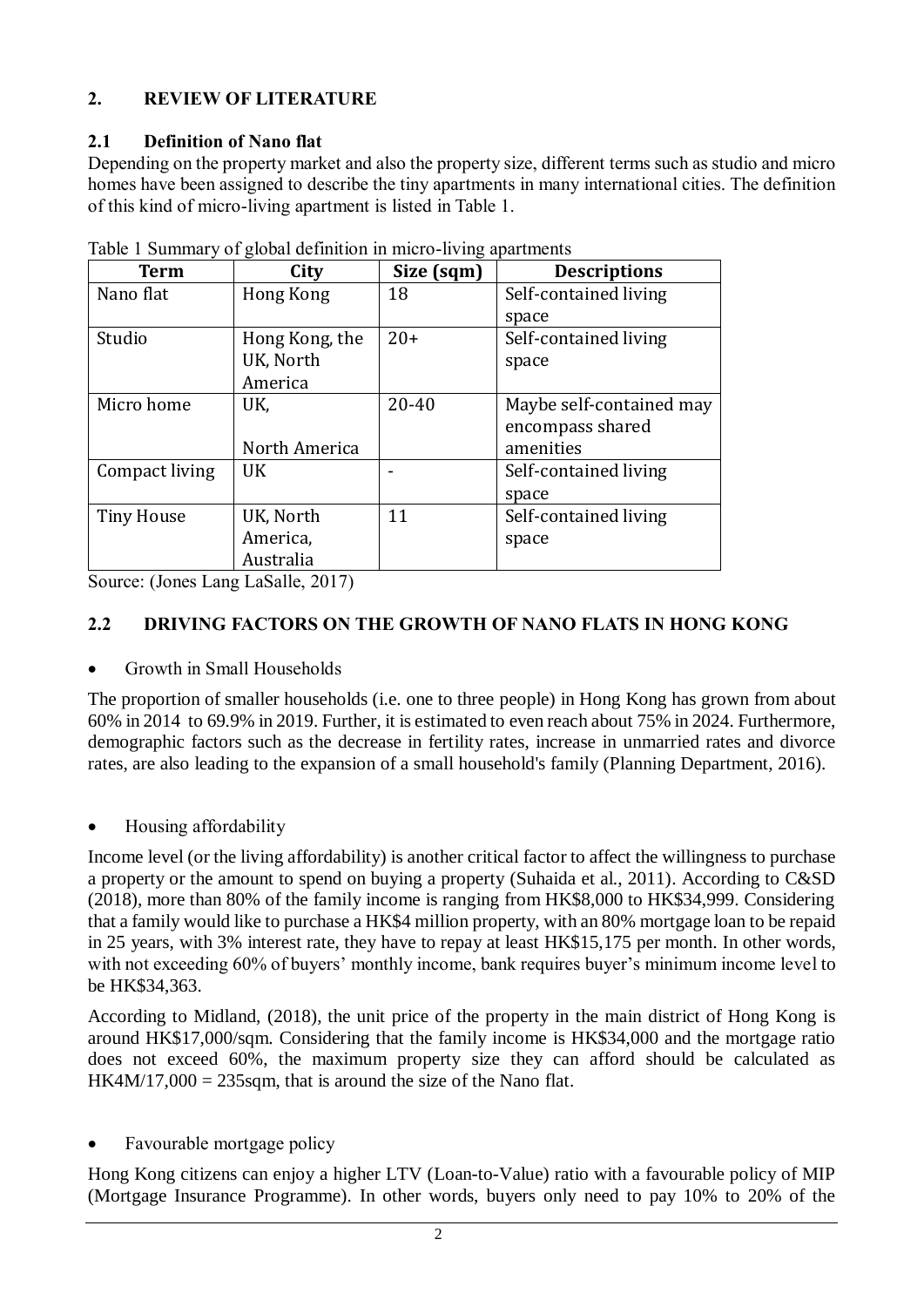property price for down payment, that is, a price below HK\$6 million (see [Table 2\)](#page-2-0). The MIP was introduced to provide mortgage insurance to banks. Banks can then offer higher loans to buyers without sharing any additional credit risk.

| <b>Property Value</b>                       | <b>Maximum LTV Ratio</b>               |  |  |  |
|---------------------------------------------|----------------------------------------|--|--|--|
| At or below HK\$4 million                   | 80% or 90%                             |  |  |  |
| Above HK\$4 million and below HK\$4.5       | 80% - 90%, subject to a cap of HK\$3.6 |  |  |  |
| million                                     | million (whichever is lower)           |  |  |  |
| At or above HK\$4.5 million and up to HK\$6 | 80% or capped at HK\$4.8 million       |  |  |  |
| million                                     | (whichever is lower)                   |  |  |  |

<span id="page-2-0"></span>Table 2 Maximum LTV Ratio

### **3.0 RESEARCH METHODOLOGY**

In this research study, a mixed research methodology including quantitative research and case studies was used to provide a systematic analysis of how the Nano flats have become more popular and also its implciations to the local property market and society. Quantitative research in this study covered a wide range of statistics including domestic household statistics, income level statistics, mortgage data as well as the property market statistics, extracted from Hong Kong Census and Statistics Department (C&SD) and Rating and Valuation Department (RVD). It aims to evaluate the influences concerning the market performance of Nano flats. In order to obtain a concise picture to reflect the actual condition or to measure the market performance, the overview of property market development in the last 20 years were collected in terms of the number of completions, stock, price indices and rental indices by class in private domestic market as well as residential mortgage statistics. In addition, several key residential developments in Hong Kong have been selected as case studies to compare the ratio of the Nano flats in the residential projects. The case studies cover a wide variety of researches from the flat mix study and unit size study which will provide a more consolidated picture on the growth of the Nano flats and its implications.

### **4.0 RESEARCH FINDINGS**

### **4.1 Completion of the Nano flats**

There was a continuous growth in the supply of Nano flats since 2011. Nano flats are less than 40 sqm and the completion of units reached a high-level at 3,937 units in 2016 (see [Table 3\)](#page-2-1).

| Year       | 2011 | 2012  | 2013  | 2014  | 2015  | 2016  |
|------------|------|-------|-------|-------|-------|-------|
| Number of  | 636  | 1,511 | 1,423 | 2,160 | 2,135 | 3,937 |
| Completion |      |       |       |       |       |       |
| % change   |      |       |       |       |       |       |
| (2011 as a |      | 138%  | 124%  | 240%  | 236%  | 519%  |
| base)      |      |       |       |       |       |       |

<span id="page-2-1"></span>Table 3 Completion of Nano flats from 2011-2016

Source: Rating and Valuation Department (1998-2018)

Starting from 2011, there has been a dramatic increase in the construction of Nano flats. The number increased by more than 200% in 2014 and even 500% in 2016 (See [Table 3\)](#page-2-1). This trend has been the highest between 1990-2010. This kind of rise has reflected the changes in the property market, e.g. more property buyers prefer to buy small units as it is much more affordable in the booming property market.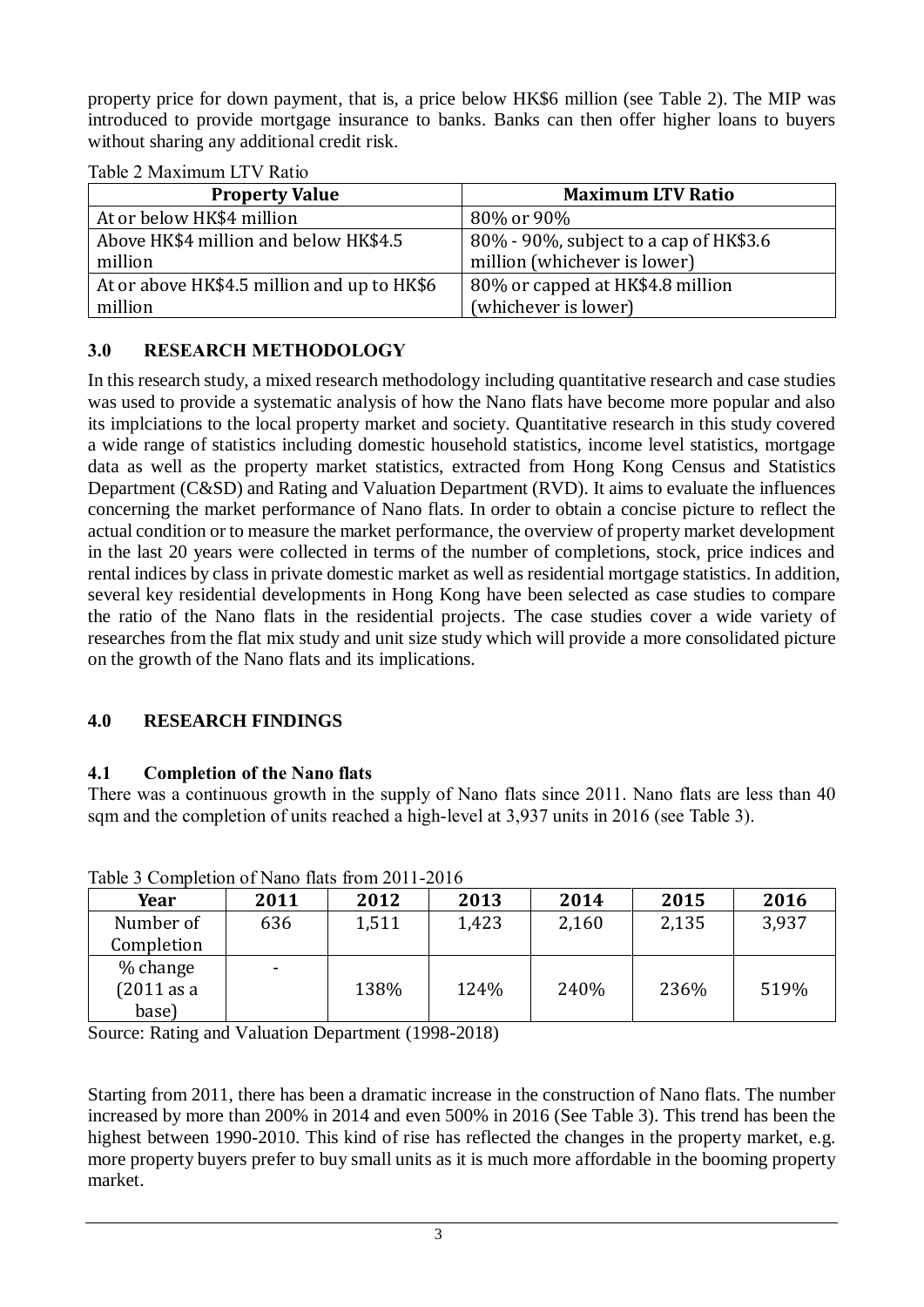[Figure 1](#page-3-0) and [Figure 2](#page-3-1) provide an overview of the completion and stock of residential buildings under different classes. The completion of the "Class A" residential building which is below 40 sqm represents the number of Nano flats being completed, a dramatic increase starting from 2012.



<span id="page-3-0"></span>Figure 1 Private Domestic- Completions by Class in 20 years (source: Rating and Valuation Department (1998-2018))



Figure 2 Private Domestic- Stock by Class in 20 years (source: Rating and Valuation Department (1998-2018))

### <span id="page-3-1"></span>**4.2 Price Index**

In addition to the number of flats completed and the stock findings, the price index is also another indicator to demonstrate the demand and supply of the Nano flats. With reference to the technical notes provided by the Rated and Valuation Department (2018), a property price index (HPI) measures the price changes of residential housing as a percentage change from some specific start date. The higher the rateable value, the higher will be the index. According to [Figure 3,](#page-4-0) the price indices of all the classes grew substantially and evenly throughout the years, except in 2003, the incidence of SARS (Severe Acute Respiratory Syndrome) occurred, resulting in a severe crash in the real estate market. Therefore, particularly in the year of 2013, the price index of Class A exceeded Class E, in which Class E is normally regarded as the class of luxury properties, representing a twisted market condition where Class A units were more expensive than other units, even exceeding the luxury sector. Further, the price of Class A units continued to grow by a large percentage, since 2013. This expansion further implies that there was a strong demand for Nano flats (or Class A flats). The buyers or investors are more willing to spend their money on Class A units rather than other types of units, with the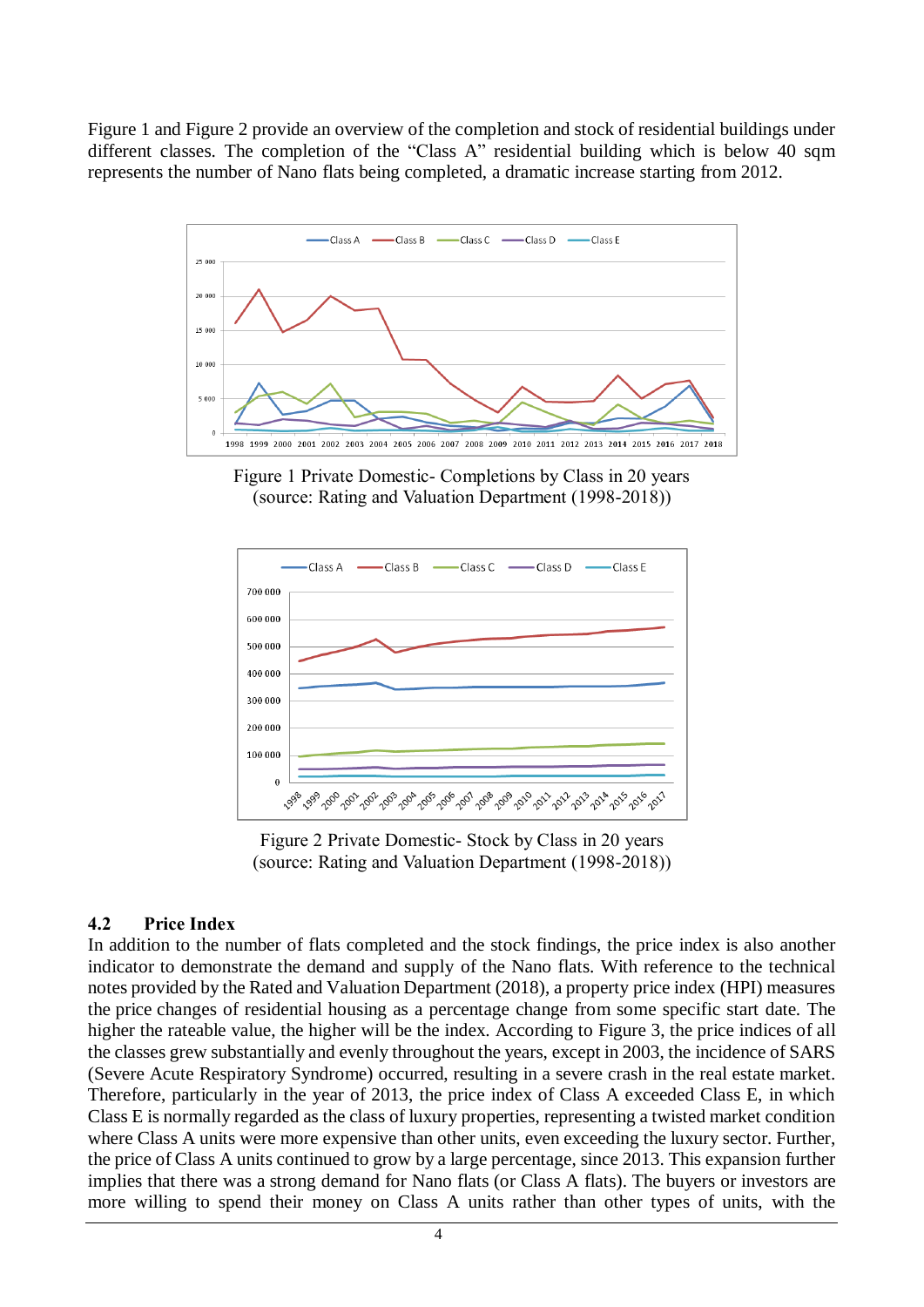expectation that the performance of Class A units will generate greater rental income or result in higher capital appreciation.



Figure 3 Private Domestic- Price Indices by Class in 20 years (source: Rating and Valuation Department (1998-2018))

#### <span id="page-4-0"></span>**4.3 Property Market Yield**

In addition to the price and rental indices, another indicator that is being used to illustrate the property performance is the property market yield. It is calculated by dividing the annual rent by the property value. [Figure 4](#page-4-1) shows the trend of the market yield in the last 20 years. From the denominator of the market yield calculation, it can be seen that a dramatic increase in property value has led to the drop in market yield. For example, the market yield has been ku7 decreasing over the years, from a high 6.3 in 2001 to 2.8 in 2017 for Class A (or Nano flats), resulting in a drop of around 56%. Although Class A decreased by a percent, it has been still ranking as the highest market yield among the other classes throughout the years. It is an attractive piece of evidence for investors when considering which class of property they need to invest in, especially in the short time period, with a limited budget or to control the cash flow better. Investors intend to invest on Class A property concerning their outstanding performance in property market yield when compared to other classes.



<span id="page-4-1"></span>Figure 4 Private Domestic- Property Market Yield by Class in 20 years (source: Rating and Valuation Department (1998-2018))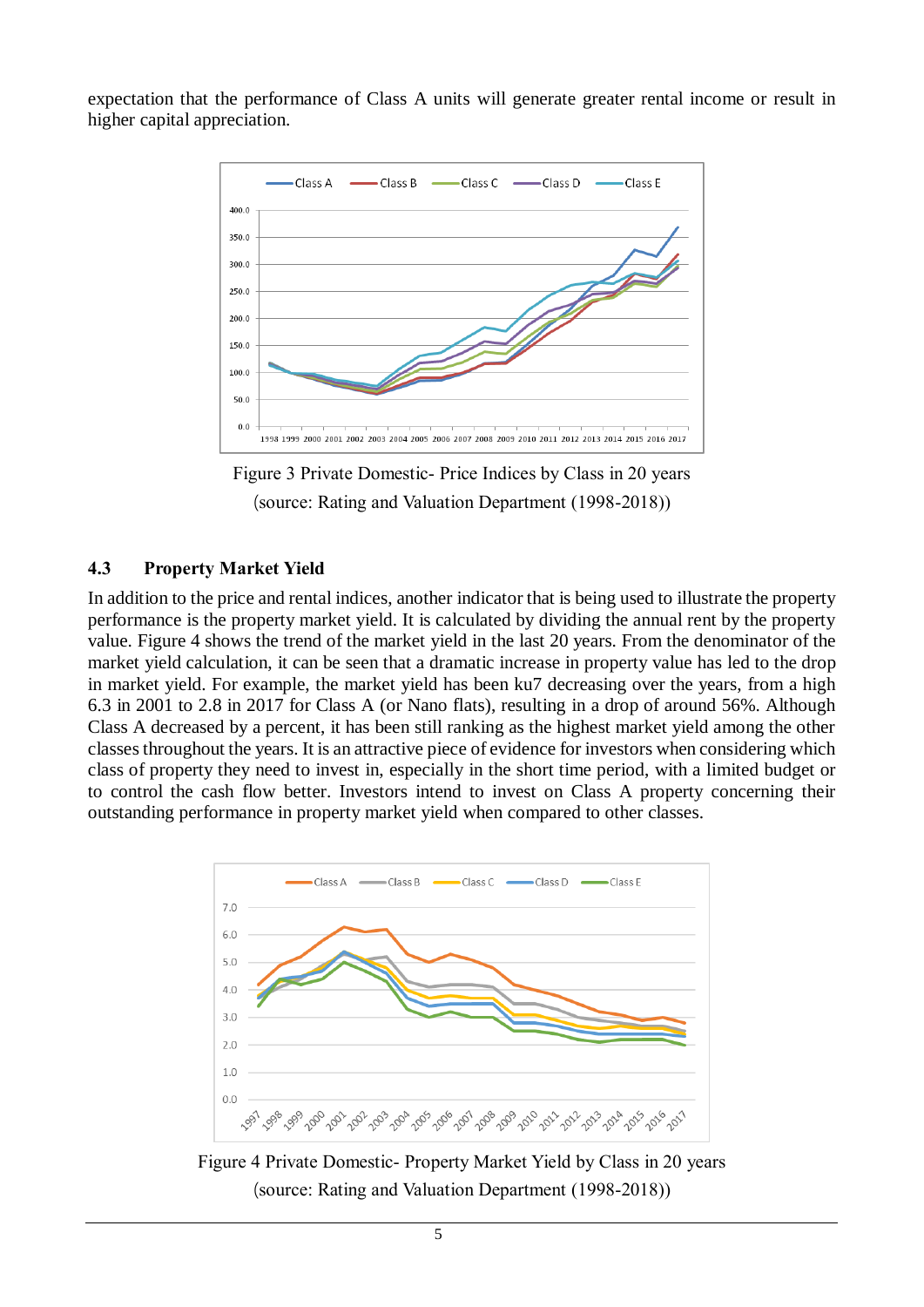### **4.4 Case Studies**

The estate developers in Hong Kong have seized every opportunity to build as many Nano flats to cater to the growing demand of newly formed families', also based on the affordability of families. Most likely, these Nano flats do not come with a conventional kitchen; they are usually equipped with open kitchen in a studio layout. For example, 36 studio units ranging from 194 sq. ft to 362 sq. ft per single floor on the Upper East side. Many of the new developments consist of a higher percentage of Nano flats compared to other types of units and the prices are maintained at HK\$3million (=US\$0.384M) to HK\$4.5 million (=US\$0.576M), considering the affordability of small households. [Table 4](#page-5-0) provides a summary on the similarities and differences among these three case studies, in terms of size, percentages of units and price range.

| Development /                              | <b>Mont Vert</b>                  | <b>Upper East</b>                    | <b>One Prestige</b>                  |
|--------------------------------------------|-----------------------------------|--------------------------------------|--------------------------------------|
| <b>Factor</b>                              |                                   |                                      |                                      |
| District                                   | Tai Po                            | Hung Hom                             | North Point                          |
| Year                                       | 2013                              | 2015                                 | 2016                                 |
| Size                                       | 177'-196'                         | 194'-362'                            | 163'-207'                            |
| No.<br>of studios<br>and 1-Bedroom<br>unit | 196                               | 937                                  | 121                                  |
| % of studios and<br>1-Bedroom<br>units     | 18.3%                             | 93%                                  | 95%                                  |
| Price range                                | HK\$1,743,000 to<br>HK\$2,113,000 | HK\$3,450,000<br>to<br>HK\$7,440,000 | HK\$3,867,000<br>to<br>HK\$4,784,000 |

<span id="page-5-0"></span>Table 4 in terms of size, price and percentage of units

(source: (Hong Kong Economic Times, 2018b, Hong Kong Economic Times, 2018a))

[Table 4](#page-5-0) shows that the percentage of Nano flats range from 163' to 362' increasing from 18.3% in 2013, to 93% and 95% in 2015 and 2016 respectively. Such dramatic increases in percentages imply that developers tend to build more Nano flats to cater for the growing demand for such flats. The smallest size falls within the range of 163' to 194', even smaller with only 163' in 2016, when compared to the other two developments in the earlier years—2013 and 2015. It further implies that the house size is getting smaller due to the rapid growth in population, thus motivating the developers to build more Nano flats, as there is no regulation on the minimum size of flats in Hong Kong. The price range for minimum size range from 163' to 194' in North Point (HK\$3,867,000) is the highest among the other two developments (HK\$1,743,000 and HK\$3,450,000) in Tai Po and Hung Hom. Further, it reveals that Nano flats tend to be more beneficial for investment and fetch higher rental income than other size units.

#### **5.0 IMPLICATIONS OF NANO FLATS**

Nano flats normally cost less due to its small size, so homebuyers may be able to finance their purchase even if they are not financially very sound.

Low affordability

Since the Nano flats are small in size, the down payment is low and the overall property price is also less. This means that more people can afford to own a flat.

Attractive rate of return

With the growing demand for small size units, it has become the most popular type of units among other classes (Rating and Valuation Department, 1998-2018), the price and rental index can both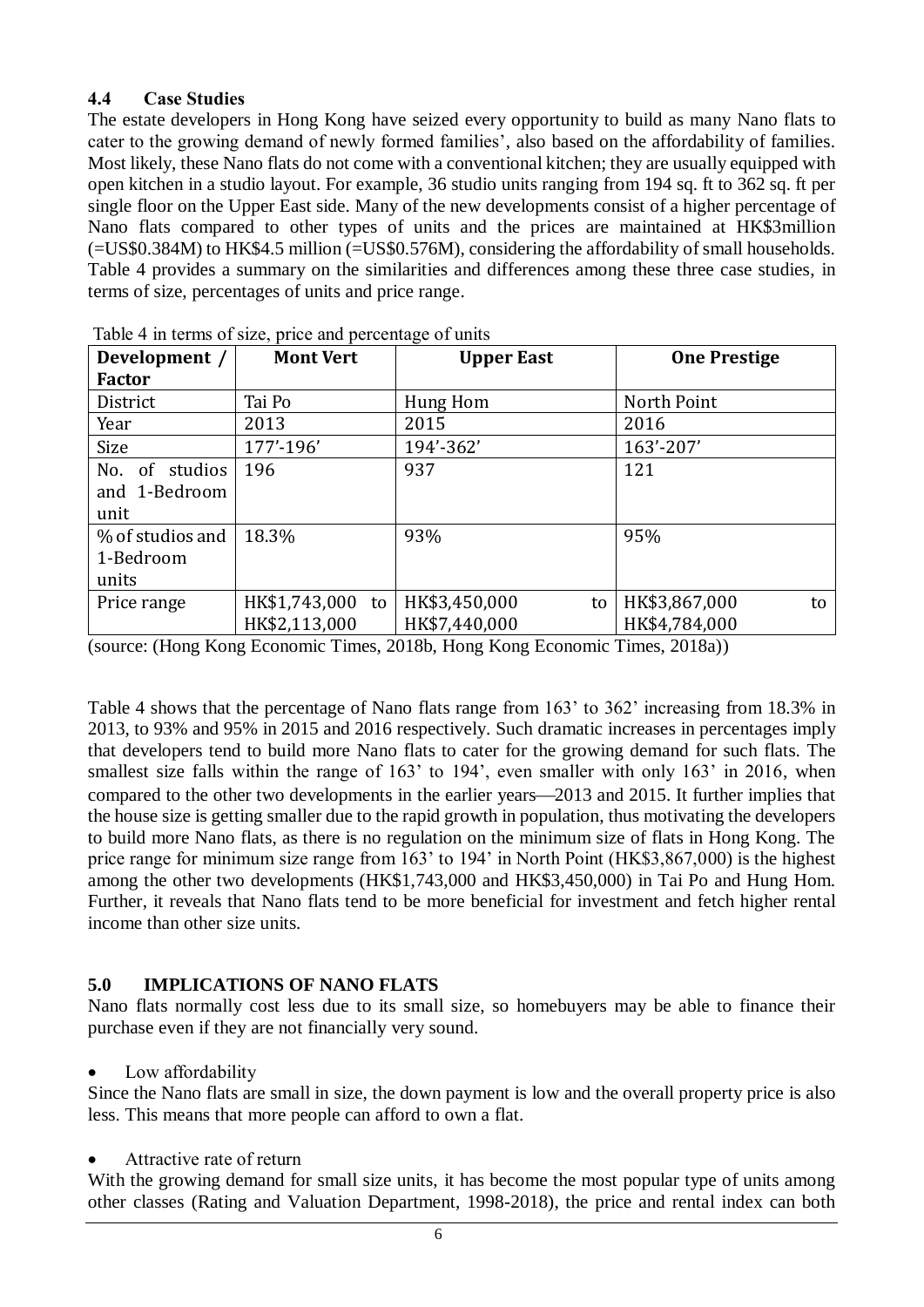reflect this beneficial factor. Investors can maximize their capital appreciation through the disposal of the properties or lease out the unit with attractive rents, relatively easier to transact or lease out than large units.

However, the social problem arising from the growth of Nano flats cannot be underestimated. It may include:

Poor living condition

As the size of the unit is small, people have to sacrifice their living standard by living in such a tiny space, squeezed in a small area, sleep or eat in the same small space.

Overcrowding in community

The new completion of Nano flats' developments will cause overcrowding problems inside a community, such as inadequacy of public playgrounds, carparks and public transport.

Non-limitation of unit size

Developers seize every opportunity to build as small a flat as possible, as they can maximize their profits as class A units are very popular nowadays. Some residence sizes are very small, even smaller than the carpark size. Some new developments aim to charge a relatively small lump sum price but higher price per square foot. Yet the government has no control nor does the Building Department have any measures to regulate or to restrict the minimum living size of the private domestic market. Developers therefore, build many Nano flats getting benefitted under this favourable government policy.

Substitution of non-residential premises

Large supply of Nano flats with unaffordable prices may lead to another substitution of nonresidential premises such as the industrial and commercial buildings. It provides conventional living space by converting these buildings for residential use. However, many living conditions such as clean water supply and fire facilities with safety measures must be fixed before occupancy. Besides, there may be other drawbacks as many industrial owners may intend to convert their buildings into residences, for example, by providing subdivided units illegally which threaten the life of many residents who live in the industrial buildings. On the other hand, the rent or price of industrial buildings will increase as there is another business opportunity apart from industrial or commercial activities, if it is legal to use the building for non-industrial use in future.

# **6.0 CONCLUSIONS**

Nano flats are affordable to the young people and couples who have limited financial capability, but the flat size ranges only between 16 sqm.to 18 sqm. In this study, the systematic review on several key indicators such as the price index and market yield have explained the rationale behind the expansion of the Nano flats in the cities with high population density such as Hong Kong. Considering the affordability, the Nano flats have been viewed as one way of solving chronic housing shortage. However, the social problem arising from the Nano flats cannot be simply ignored, for example, the living conditions have gotten worse because of the limited sizes of the flats.

### **Email contact: Michael.sing@newcastle.edu.au**